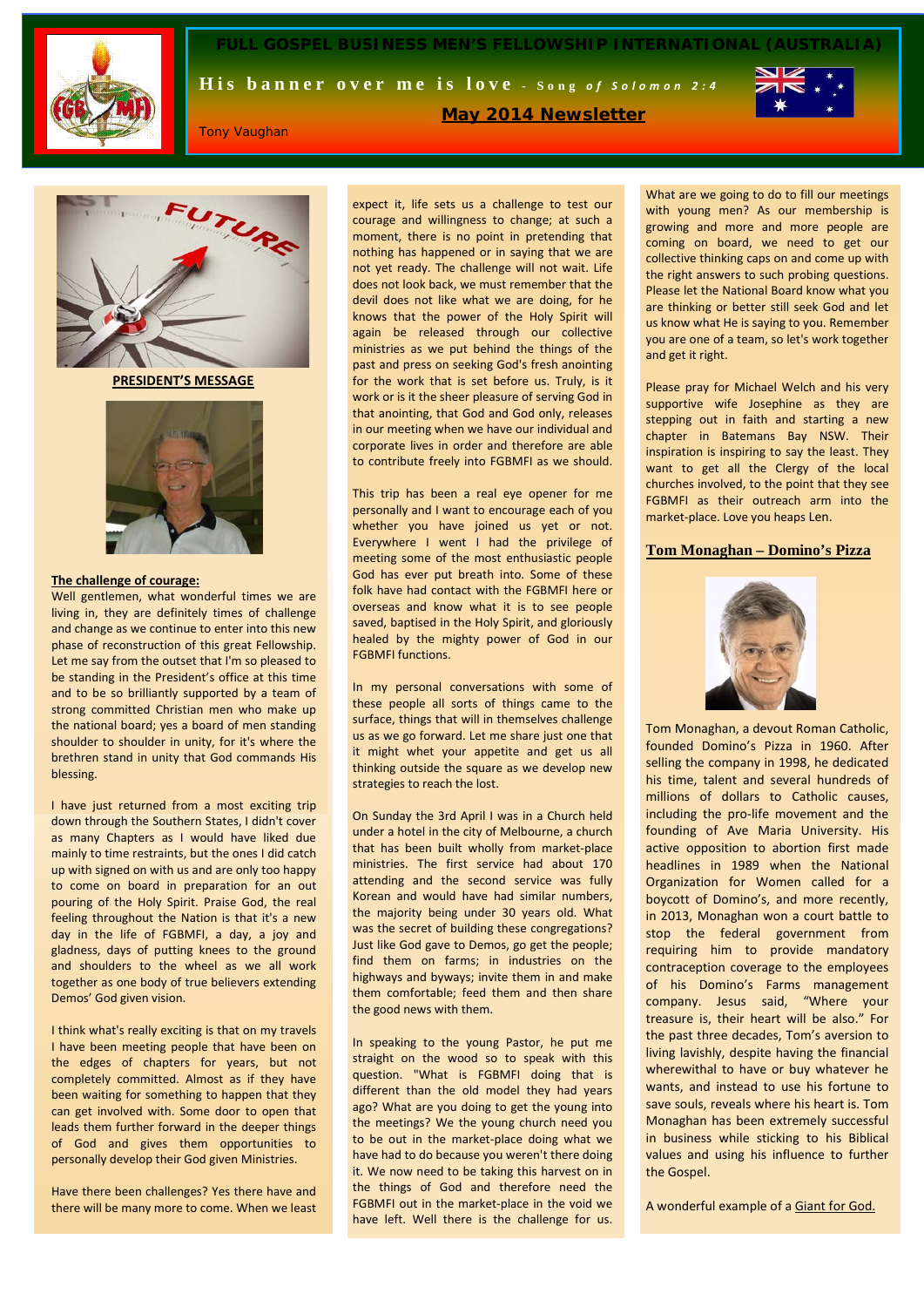

**May 2014 Newsletter**

### *FGBMFI Business Tips*

It is important to have a Business Plan

# **What is a business plan?**

A business plan is simply a written document that describes the future path of a business. A good business plan explains the business concept, summarises the objectives of the business, identifies the resources (both in terms of money and people) that will be needed by the business, describes how those resources will be obtained, and tells the reader why the business will succeed.

#### **Recruiting**

Select carefully as this is where your greatest investment should be. Most organisations and businesses are about people and in most cases this is where the highest cost structure lies. When recruiting and selecting new staff never take the best of a bad bunch. It is much better to wait and get the right person or head hunt from another source. A bad employment decision can wreck your whole enterprise.

## **Values**

Your values will determine your culture. Staff and peers alike watch to see how you live and how you conduct yourself at work. If your leadership is value based you are more likely to create a positive caring culture over your workplace and colleagues.

If you are different at work than you are at home your value base needs checking. There should be alignment between your work and home life.

#### **Vision:**

Without a vision the people perish (Proverbs 29:18). Do you have vision for your business – your business will not grow beyond your vision. Your vision needs to be compelling, driving you forward.

Have **Protocols and policies**, as they will save you grief later on.

If you have time complete a **Strategic Plan**.

## **Finance**

Follow your budgets because at the very least they become your plan for the current financial year.

# Remember that **Cash-Flow** is the life blood of the business.



**My Precious Prodigal** *By Lowell Lundstrom*

## **Part 2**

I purchased newspapers in every major town and searched obituary columns for news about unidentified bodies found by railroad tracks or by rivers. I knew that Jesus Christ, the great Shepherd, was the only One who could find my precious girl. I concluded each evangelistic meeting with an appeal, "Please pray for Lisa," without giving details. I didn't care what anyone thought. I only knew that I loved my precious prodigal and wanted her back. For some 8 years I asked nearly every group to pray for Lisa.

I was a prodigal parent. I found myself repeating: "If only I...," "I should have...." Things were building up within me. I thought, maybe I should quit the ministry. Maybe I'm unfit. One dark day, when the demons of hell must have expected me to throw in the towel, the Holy Spirit spoke: "Lowell, what did God do wrong that the devil went bad?"

Suddenly a ray of hope burst through the<br>darkness. The condemnation that condemnation that tormented my soul lifted as I realised that God hadn't done anything wrong. Even though I had made mistakes, I wasn't totally responsible for Lisa's actions. We had not abandoned her. This revealing moment helped steady me. I began to see how I could be a father again for Lisa. I determined I would attempt to reach every prodigal young person with whom I came in contact. This gave me an added incentive to preach, pray, and encourage youth. I began to view every troubled teen girl as if she were someone else's Lisa. I did the same for the rebellious young men. This greater compassion, along with stronger words of warning, came through in my messages.

Finally, after 8 years, Lisa came home for Christmas. It was a good time of laughter and reminiscing. But she returned to her lifestyle. The day she drove away from our home, Connie slumped down on the front steps and cried so hard I thought she would die.

Soon Lisa's life began to fall apart. She separated from the pimp who was controlling her. Her kidneys began to fail and her health was in jeopardy.

Then one night Lisa made a call on a customer. She soon discovered he was a serial killer who had murdered 18 women. Lisa was to be number 19. He put a knife to her throat and stretched her out on a plastic garbage bag. He ran knives up and down her body, preparing to kill her. Lisa silently cried, "O, God, don't let me die like this. I don't want my family to learn it ended this way." She felt the Holy Spirit push back the black demon of death radiating from this crazed killer. Then an amazing turn of events - the serial killer set her free and then he committed suicide.

#### **Our Miracle**

One day, while on tour in Canada, I received the happiest call of my life. It was Lisa. She wanted to come home. I dropped everything and headed south on a 2000 mile journey nonstop. Forty hours later, Lisa was in my arms. The terrible 9 year nightmare was over.

My precious prodigal was back. God had been faithful. Satan was defeated. And God continues to do great things in our lives as a result of her devastating detour into darkness. Five years have gone by since Lisa's return. Our Father in heaven is forever faithful. Parents, never give up! God is able to write the last chapter for us.



Last month our National Treasurer John Diamond was seen marching in the Anzac Day parade in Brisbane. John is on the right with blue beret.

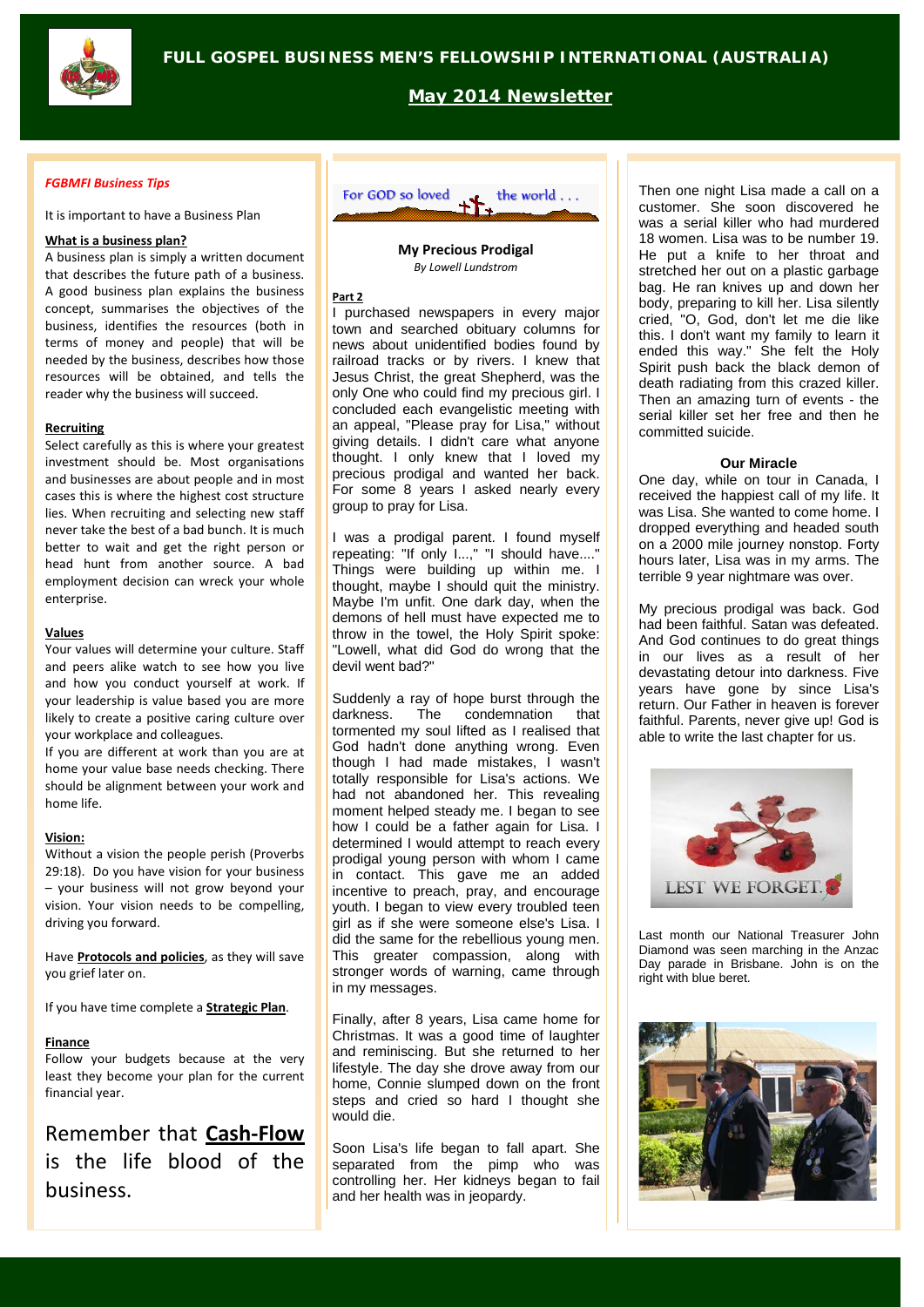# **May 2014 Newsletter**

# **Bio - Michael Terranova – National Director**

Michael has been involved in a number of trades and is presently the sole Director of his own Company involving many facets of Property Development & Management.

Michael is of Italian heritage and was born in Proserpine. He graduated in Marketing, Sales Management, Legal and Ethical and holds a diploma in Social Science and Theology.

From 1978 Michael was involved in the Hospitality and Catering Industry and was soon promoted to Manager in Restaurant and Functions specialising in specific events. The restaurant was the recipient of Multi Plate Award Winner at both the Water Front Restaurant, Sydney near the Opera House and Gambaros in Brisbane.

In 1985 Michael started in sales in General Motors Holden. He graduated to Master Sales Manager for Zupps New General Motors Mt Gravatt – Multi Sales Awards Winner. Michael became a member of Full Gospel Business Men's Fellowship International in 1995 and now serves as President of City Chapter.

Since 1997 Michael has been involved as a voluntary community care worker, currently with the Redlands Family and Community Services (FACS) as Vice President, including welfare programs, and in missions both local and abroad.

Michael's objective in life is to "love God with all his heart, to grow in His love and share His love with his family and neighbours, and spread the Gospel message to cities and countries around the world".

# *Comments on Character from Ron Oastler*

Do you know what they teach in the better professional and management courses these days?

They teach that real performance comes from Competence and Commitment - from "Know How" and "Will do".

A lot of times we complain that things don't go right for us in business, family, the Chapter or elsewhere. And all the time it's a lack of either know how or the will to just do it.

What they DON'T teach you in the courses is - there is a third dimension. In addition to Competence and Commitment there is *CAARACTER*. And character is all about attitudes, beliefs and values. It's about the basis of our commitment.

So, being effective isn't just about physical and mental toughness, nor confined to personality and influence. But it is a whole lot about the Spirit. That's - our spirit and God's Spirit.

It is ……'Not by might nor by power, but by My Spirit,' says the LORD of hosts.

# *"His Banner Over Us is Love"*



# **Membership**

Full Gospel Fellowship International (Australia) is open to all men who wish to be part of this vibrant organisation who have a heart to reach others and bring them into a relationship with Jesus Christ. You must read and understand our Doctrinal Statement and be willing to serve as a chapter member giving of your time and expertise.

Please return your completed membership application (along with our doctrinal statement) form to our treasurer John Diamond at 43 Knight St Rochedale South QLD 4123. Membership forms can be printed from our website: **fgbmfiaustralia.com**

Membership fees are \$100.00 per annum. To have a vibrant Fellowship we need all members to pay their dues to fund the ongoing expenses of the Fellowship as per the budget approved by the National Board. Being paid up members of the Fellowship is important and all personnel should hold their membership as significant and of value. Being members allows you to experience all the benefits that are associated with the organisation including being able to vote and have your say at the appropriate time. If you have no chapter in your area or it is not functioning your membership will be held as a National member. Those already in an active chapter will also be National Members and then chapter members. This way all members are included and not overlooked when information is being passed on.